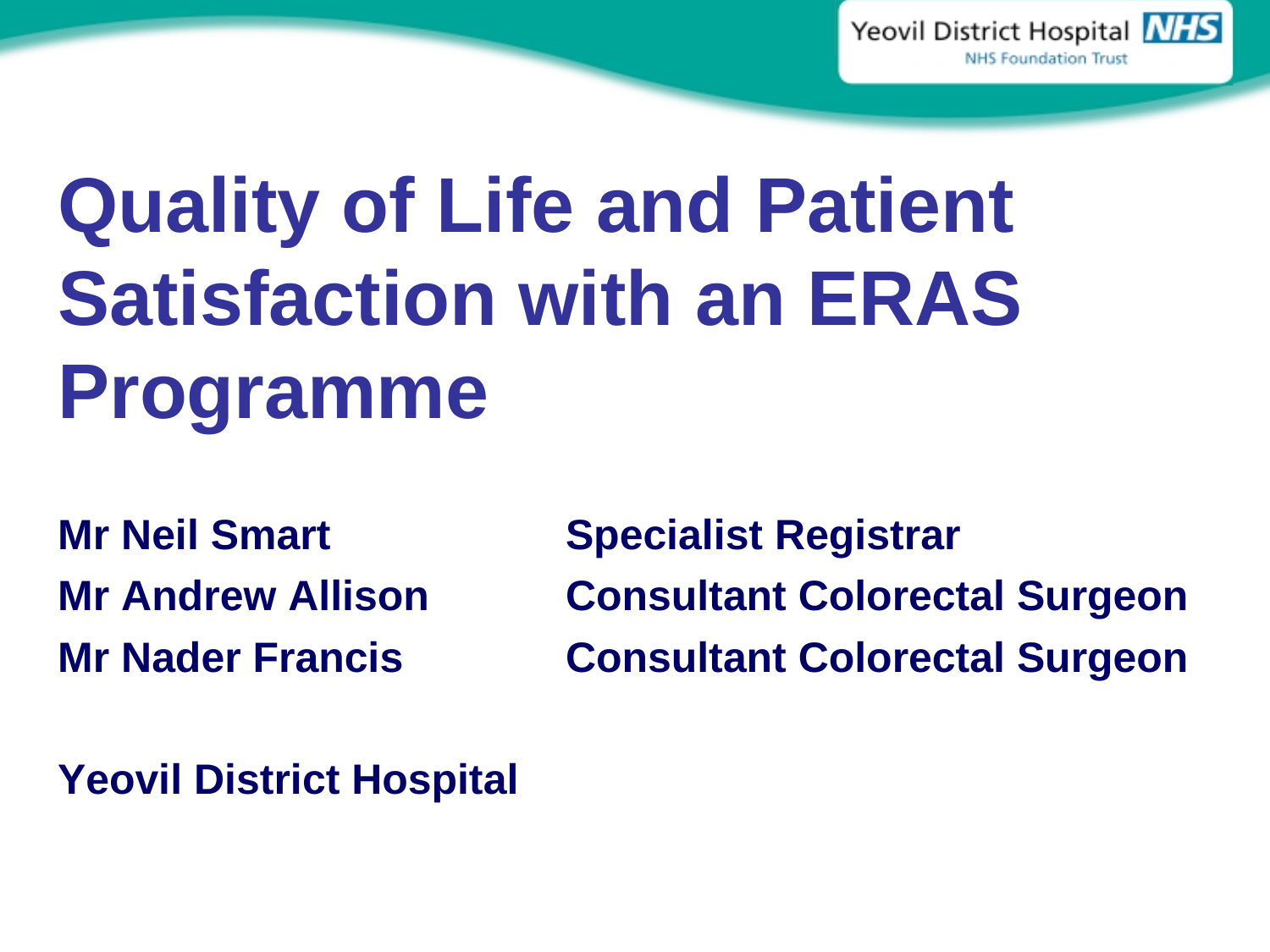

## **Quality of Life**

### Measurement

#### Generic

#### SF-36

- vitality
- physical functioning
- bodily pain
- general health perceptions
- physical role functioning
- emotional role functioning
- social role functioning
- mental health

### **Specific**

#### **HRQoL**

- Functional status
- Mood
- **Symptoms**

#### Formal scales

- $QLQ C30$
- $QLQ CR38$
- GIQLI

#### Activities of Daily Living (ADL)

Can you:

- Drive?
- Cook?
- Do the shopping?
- Housework ?

#### Formal scales

- Barthel / Katz
- BADL / IADL
- **Lawton**

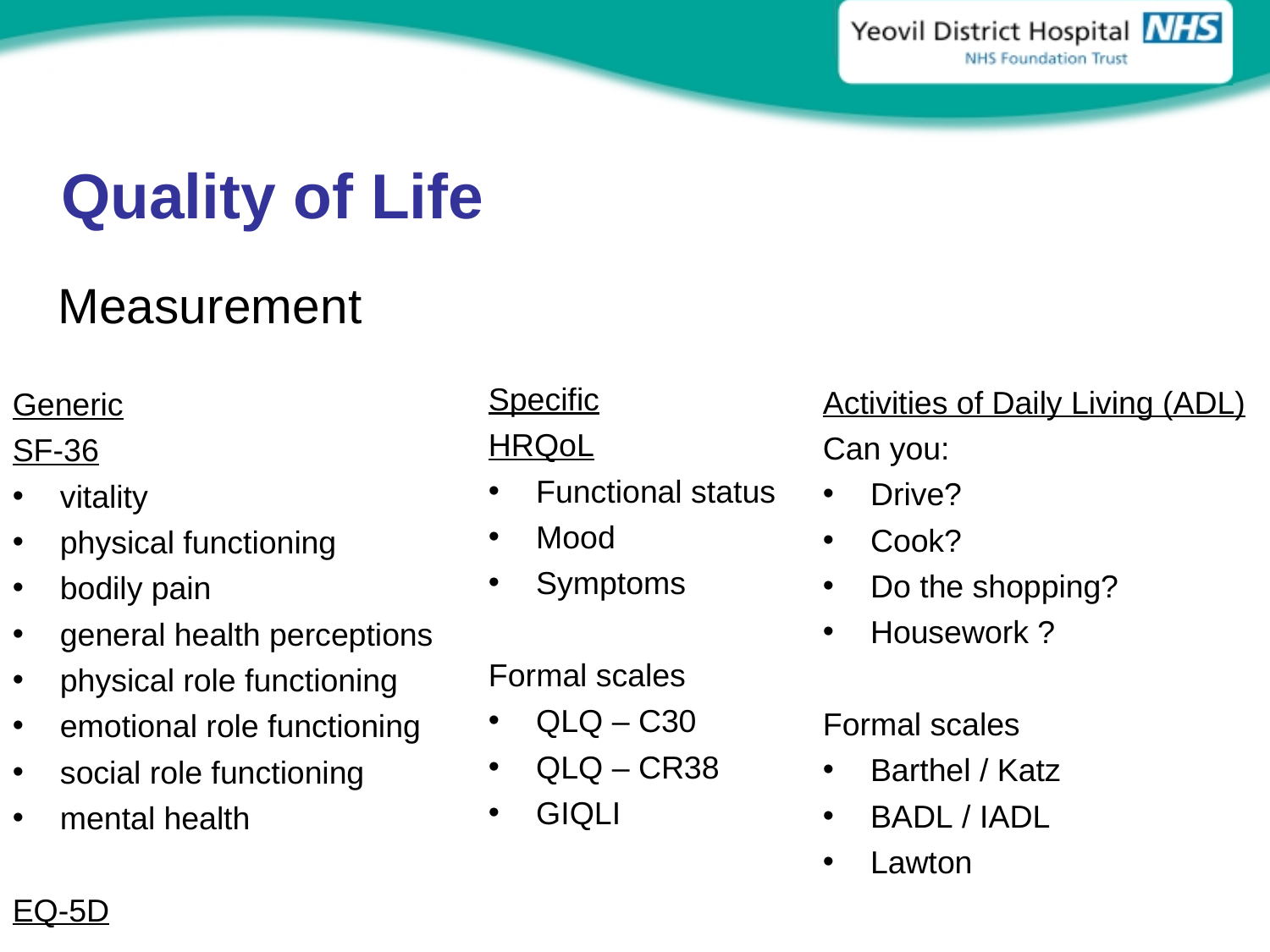#### **NHS Foundation Trust** Quality of Life and Functional Outcomes with ERAS: the Evidence

| <b>STUDY</b>                                          | <b>TYPE</b>                                                    | N   | <b>MEASUREMENT</b>                                                                      | <b>FINDINGS</b>                                                                                                              |
|-------------------------------------------------------|----------------------------------------------------------------|-----|-----------------------------------------------------------------------------------------|------------------------------------------------------------------------------------------------------------------------------|
| Anderson et al<br><b>BJS</b><br>2003; 90:1497-504     | <b>RCT Open</b><br><b>ERAS vs</b><br>conventional<br>surgery   | 25  | VAS for pain and fatigue                                                                | More pain day 1. More fatigue<br>day 7 for conventional open<br>surgery vs ERAS open surgery<br>but no difference at day 30. |
| Delaney, et al<br><b>DCR</b><br>2003; 46:851-9        | <b>RCT Open</b><br><b>ERAS vs</b><br>conventional,<br>$n = 64$ | 64  | VAS for pain,<br><b>SF-36</b><br>CGQL                                                   | No differences                                                                                                               |
| Jakobsen et al<br>Col Dis<br>2006;8(8):683-7          | Non-RCT<br>open ERAS vs<br>conventional                        | 160 | Structured interview<br><b>BADL</b><br><b>IADL</b>                                      | Less fatigue for ERAS                                                                                                        |
| King et al<br>Int J Colorectal Dis<br>2008 23:795-800 | RCT lap<br><b>ERAS</b> vs open<br><b>ERAS</b>                  | 60  | <b>HROL</b><br><b>Functional outcomes</b><br>(driving, cooking, shopping,<br>housework) | No difference<br>Functional recovery at $1$ year =<br>88% lap vs 58% open                                                    |
| Vlug et al<br>Ann Surg<br>2011 Epub                   | Lap vs open<br>$+/-$ ERAS                                      | 400 | <b>SF-36</b><br><b>GIQLI</b>                                                            | No difference at 2 and 4 weeks                                                                                               |
| Stucky et al<br>Ann Surg Oncol<br>2011;18(9):2422-31  | <b>RCT</b> lap<br>ERAS vs open<br><b>ERAS</b>                  | 449 | <b>QoL</b> score                                                                        | Slightly better QoL for Lap but a<br>poor preop QoL is a stronger<br>predictor of poor postop QoL                            |

Yeovil District Hospital **NHS**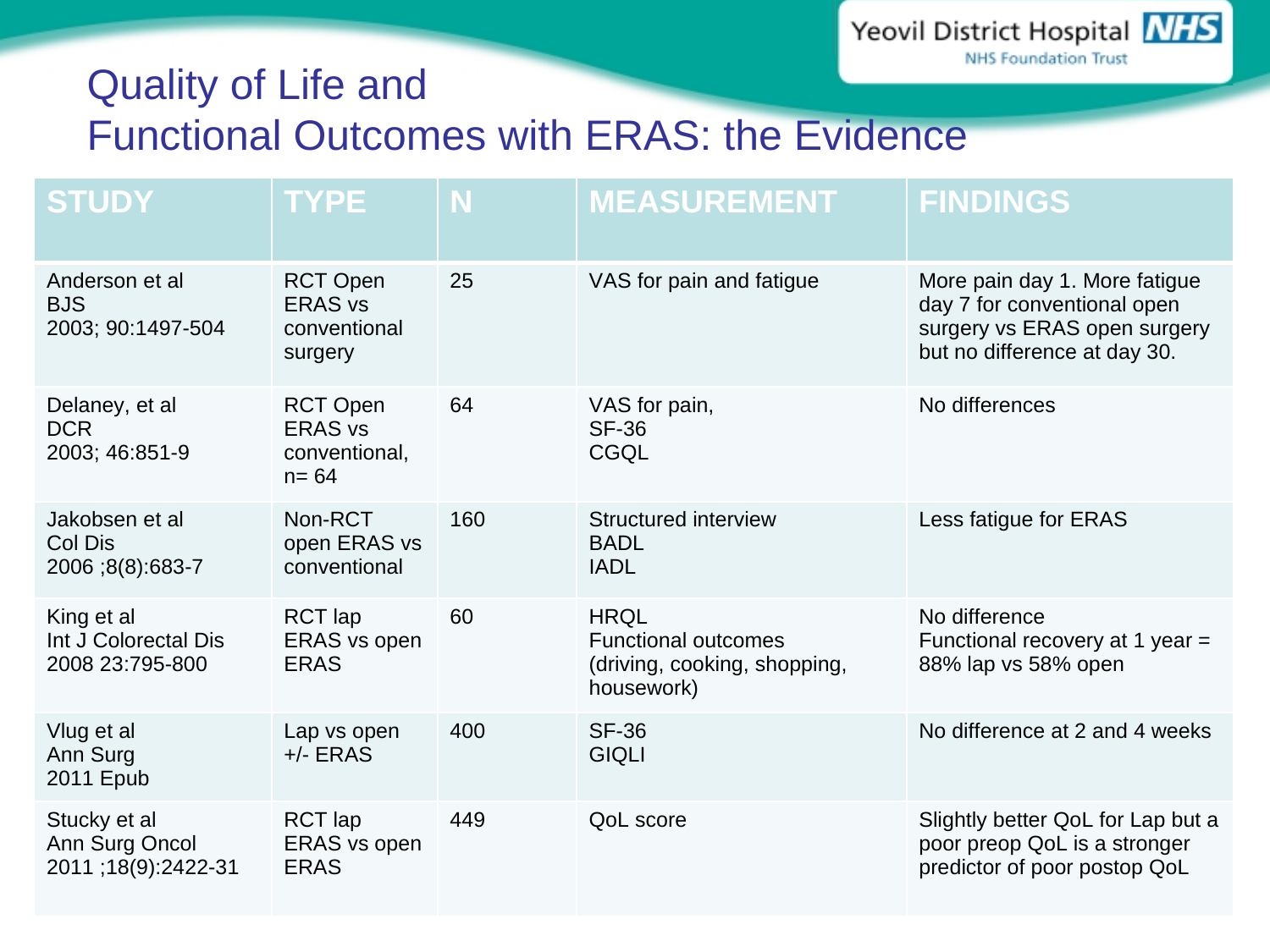Yeovil District Hospital NHS **NHS Foundation Trust** 

Function after laparoscopic and open surgery on an ERAS programme (King et al, 2008)



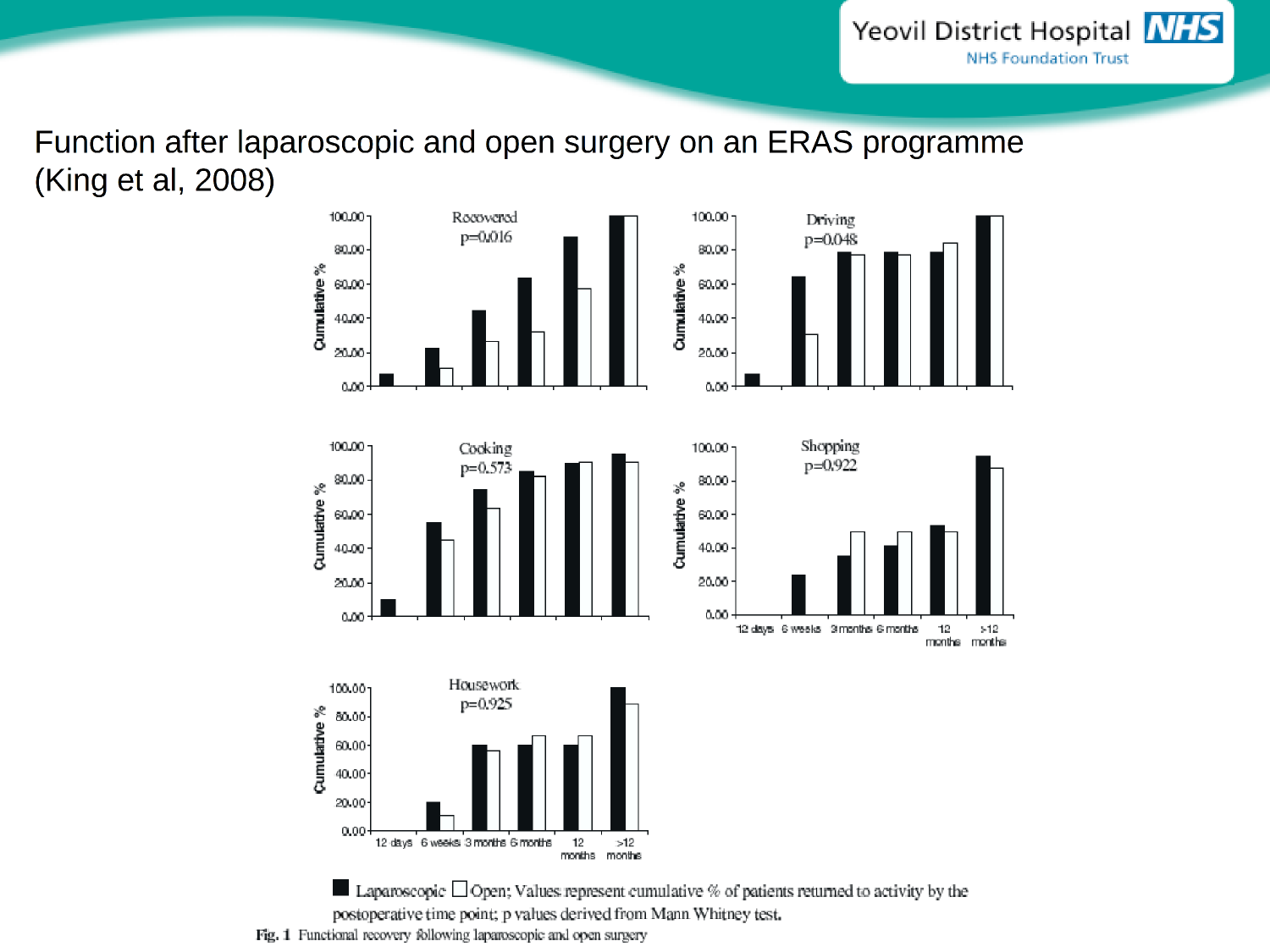

## **Quality of Life**

- Much data confounded by laparoscopy.
- Key question is specifically ERAS LAFA.
- Questionable discriminative power of QoL instruments used in this specific context.
- Systematic review by Khan et al Col Dis 2010;12:1175-82

No evidence that ERAS is adverse

Pain & fatigue may improve with ERAS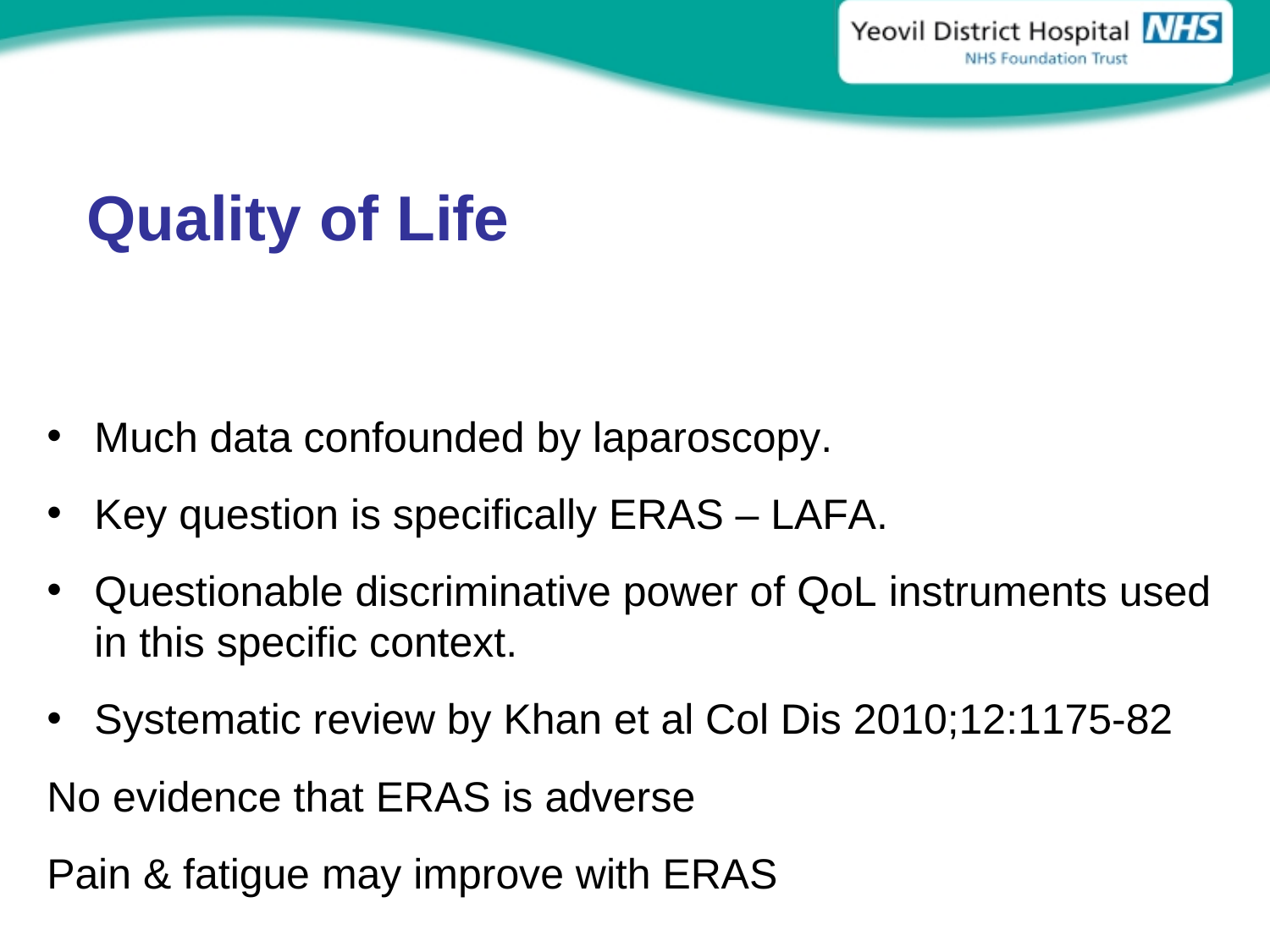

### **Patient Satisfaction**

- Little published evidence
- 41% relatives & 30% patients thought hospital stay too Short (Basse et al Ann Surg 2005)
- **Importance**

Audit of ERAS team performance Patient perspective

Peer Review

Commissioning of services

• Validation of questionnaire / instrument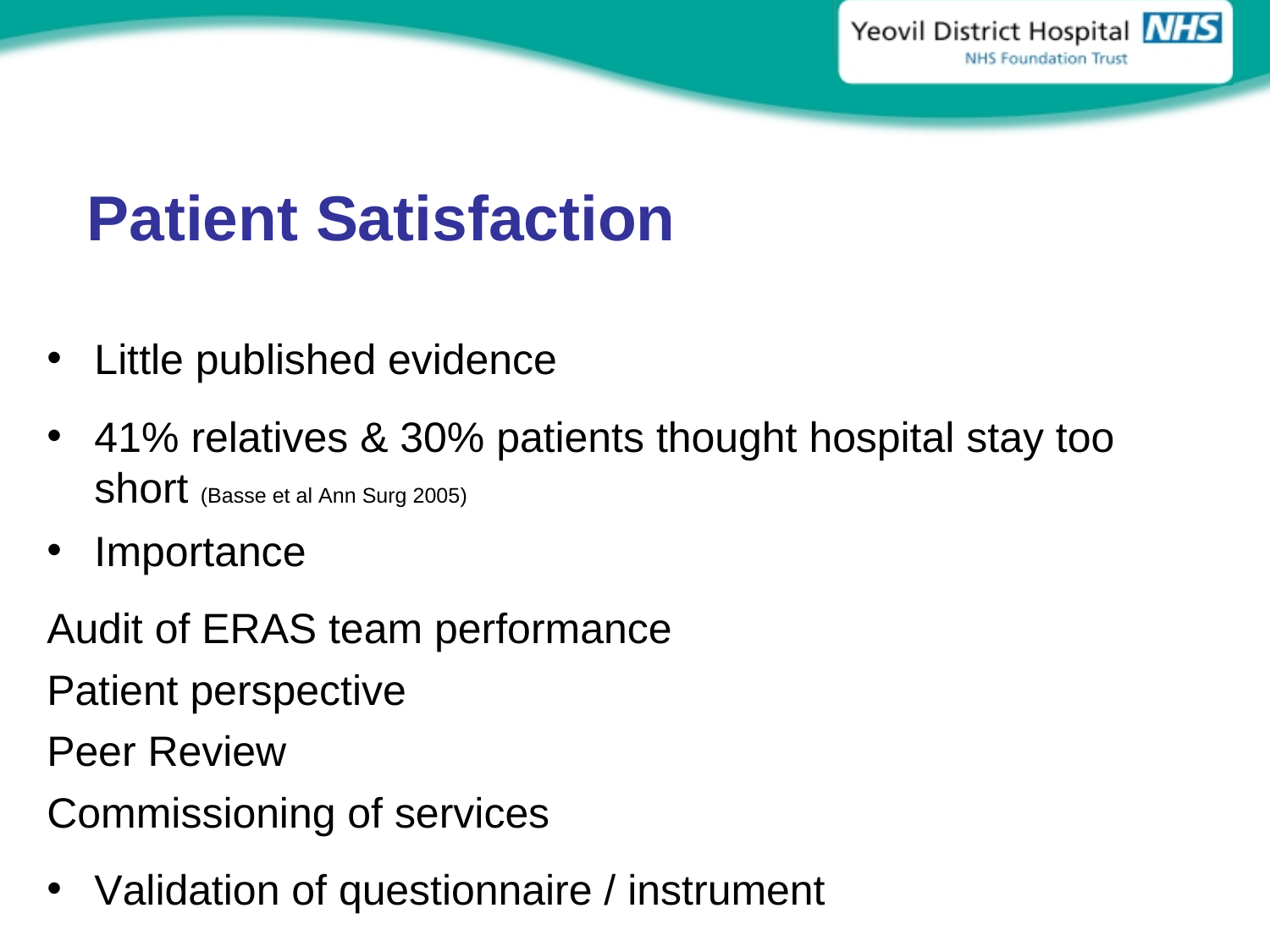

### **Patient Satisfaction - YDH**

• 37 point Trust questionnaire – 30 patients, 2/52 postop

- Doctors' care knowledge, empathy, communication
- Nursing care knowledge, empathy, communication
- Postop recovery information, ADLs, discharge
- Organisation information, waiting times, environment

• Scores range 1 to 5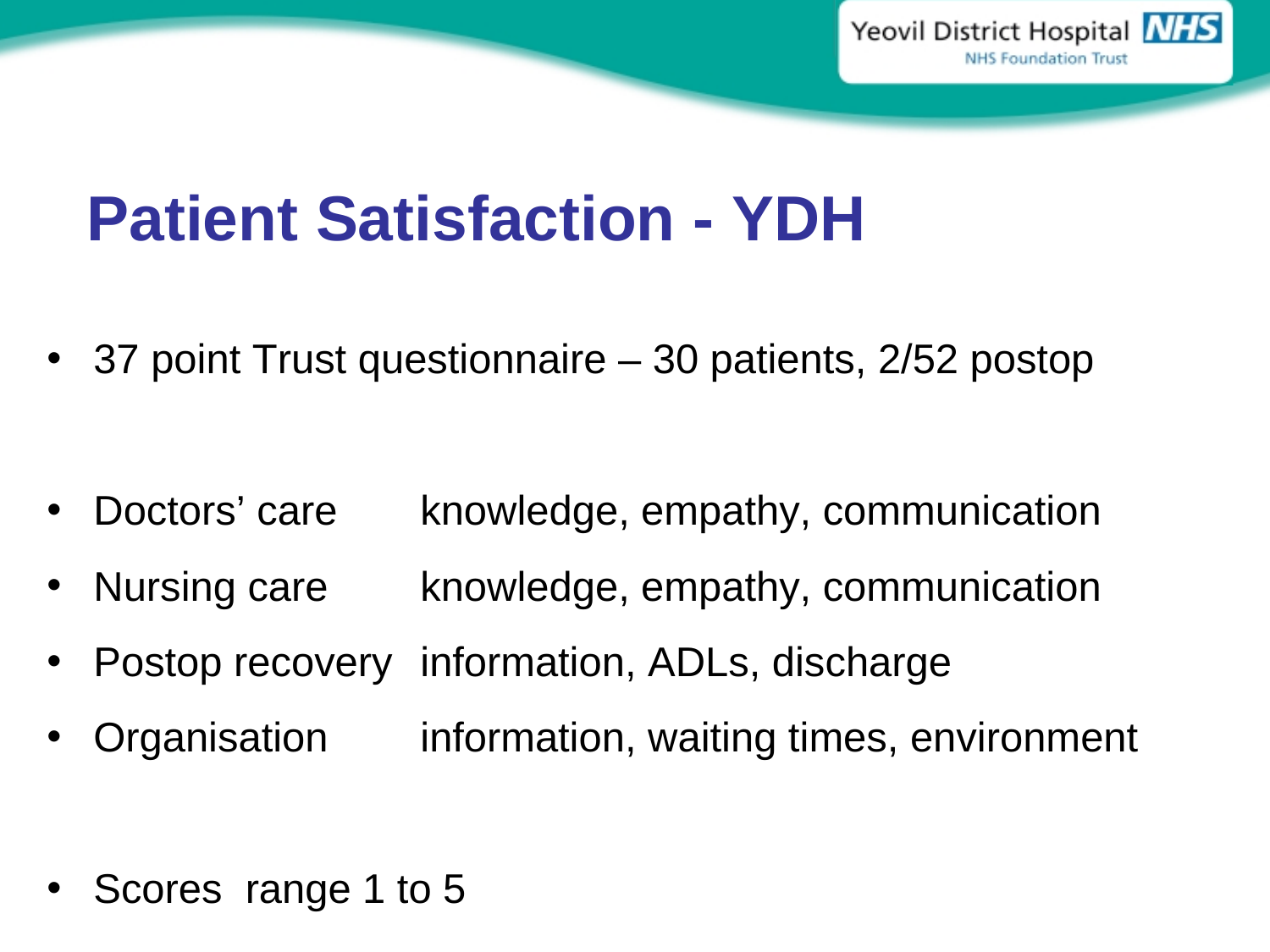

### **Patient Satisfaction**

**Mean patient satisfaction** 

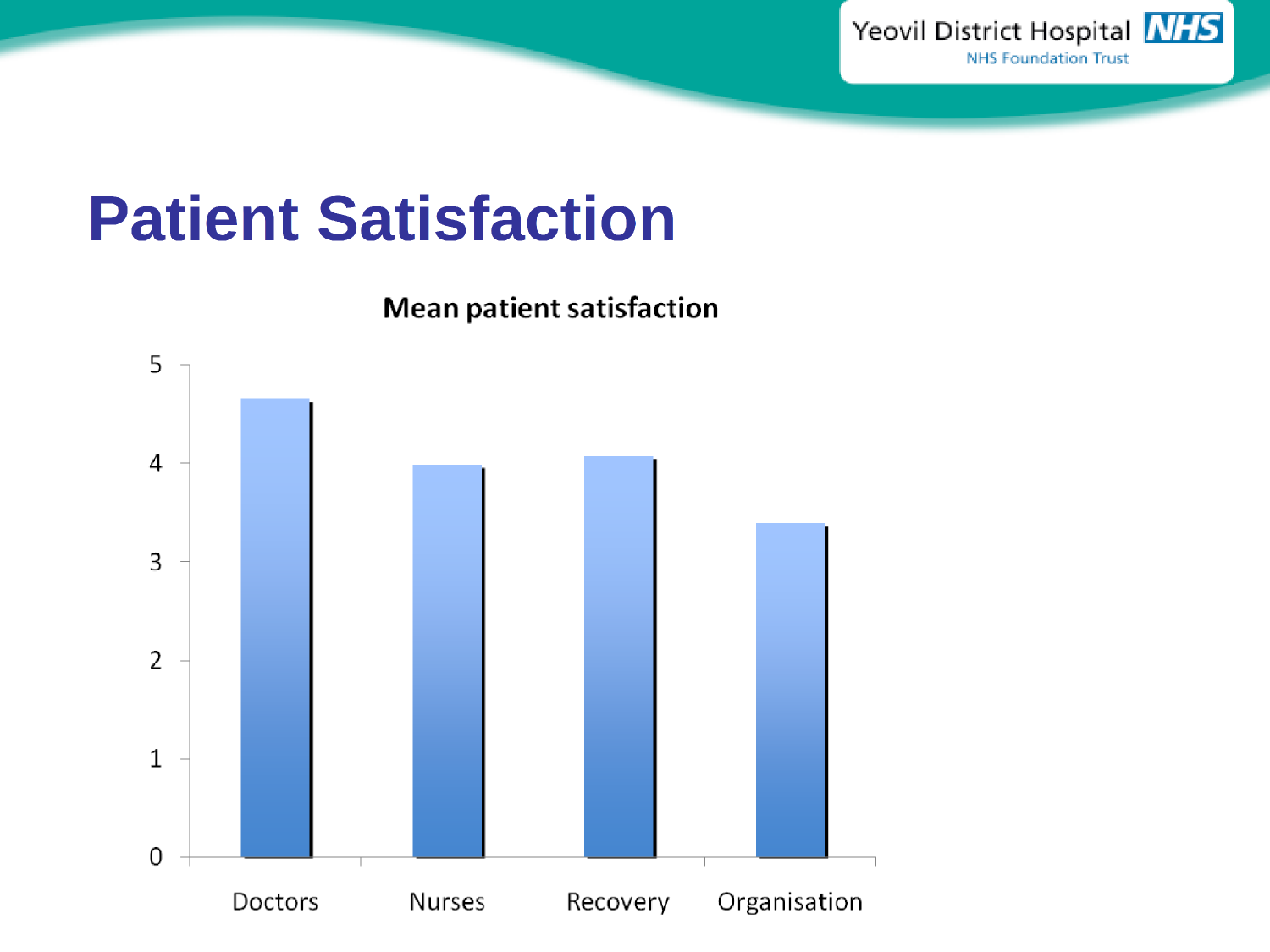

### Patient satisfaction vs. LOS (Francis, 2011)